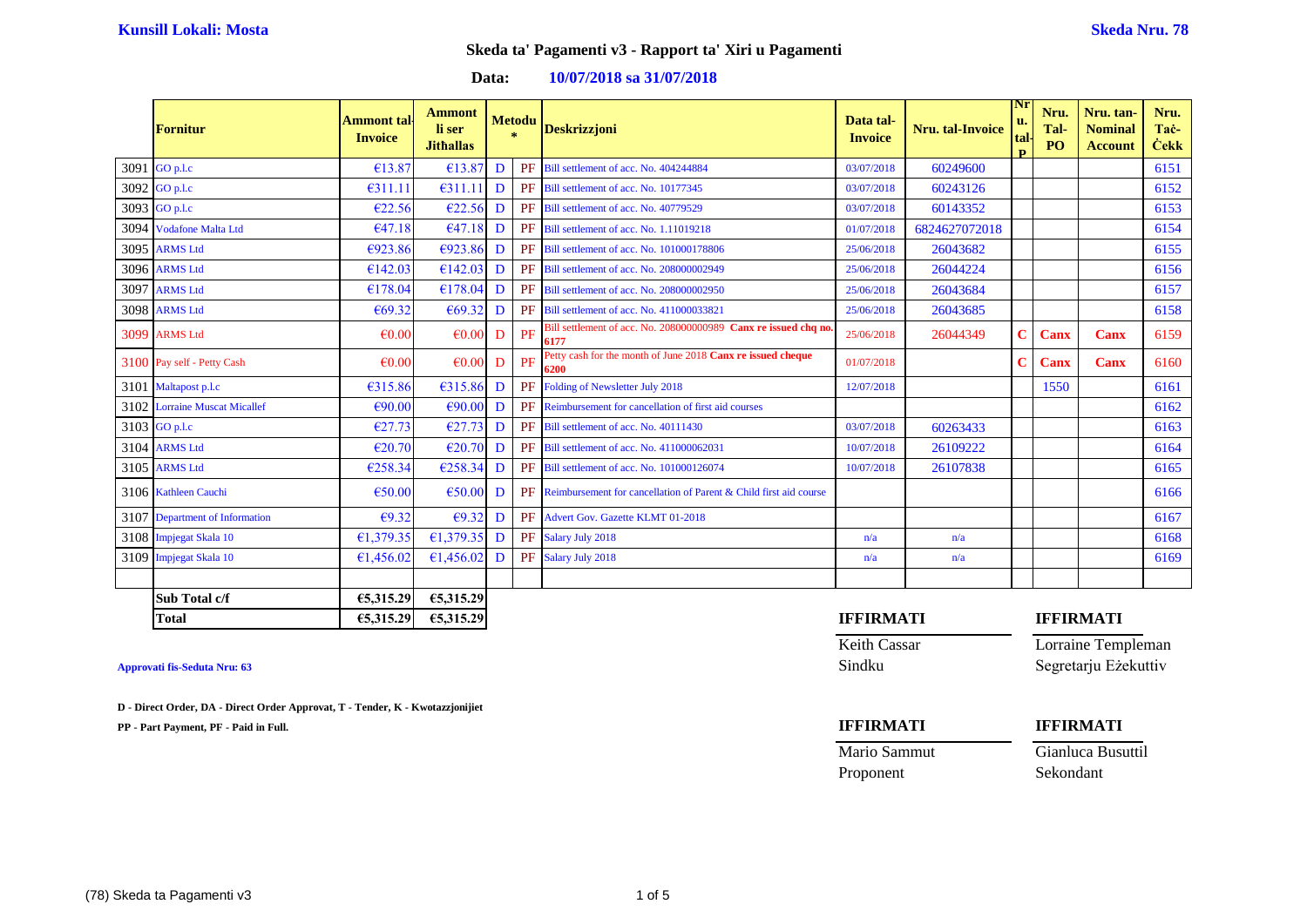## **Data: 10/07/2018 sa 31/07/2018**

|      | <b>Fornitur</b>                             | <b>Ammont tal-</b><br><b>Invoice</b> | <b>Ammont</b><br>li ser<br><b>Jithallas</b> |   |    | Metodu Deskrizzjoni                                             | Data tal-<br><b>Invoice</b> | Nru. tal-Invoice | Nr<br>u.<br>tal-<br>$\mathbf{P}$<br>$\mathbf R$ | Nru.<br>Tal-<br>PO <sub>1</sub> | Nru. tan-<br><b>Nominal</b><br><b>Account</b> | Nru.<br>Tac-<br><b>Cekk</b> |
|------|---------------------------------------------|--------------------------------------|---------------------------------------------|---|----|-----------------------------------------------------------------|-----------------------------|------------------|-------------------------------------------------|---------------------------------|-----------------------------------------------|-----------------------------|
|      | 3110 Impjegat Skala 10                      | €1,486.35                            | $61,486.35$ D                               |   |    | PF Salary July 2018                                             | n/a                         | n/a              |                                                 |                                 |                                               | 6170                        |
| 3111 | <b>Impjegat Skala 10</b>                    | €1,378.35                            | $61,378.35$ D                               |   |    | PF Salary July 2018                                             | n/a                         | n/a              |                                                 |                                 |                                               | 6171                        |
|      | 3112 Impjegat Skala 13                      | €662.42                              | $6662.42$ D                                 |   |    | PF Salary July 2018                                             | n/a                         | n/a              |                                                 |                                 |                                               | 6172                        |
|      | 3113 Segretarju Ezekuttiv Skala 5           | £1,961.94                            | $E1,961.94$ D                               |   |    | PF Salary July 2018                                             | n/a                         | n/a              |                                                 |                                 |                                               | 6173                        |
|      | 3114 Impjegat Skala 15                      | 61,142.53                            | $61,142.53$ D                               |   |    | PF Salary July 2018                                             | n/a                         | n/a              |                                                 |                                 |                                               | 6174                        |
|      | 3115 Onorarju tas-Sindku                    | €994.94                              | $E994.94$ D                                 |   |    | PF Salary July 2018                                             | n/a                         | n/a              |                                                 |                                 |                                               | 6175                        |
|      | 3116 Commissioner of Inland Revenue         | 64,163.60                            | $64,163.60$ D                               |   |    | PF NI & Fss for July 2018                                       | n/a                         | n/a              |                                                 |                                 |                                               | 6176                        |
|      | 3117 ARMS Ltd                               | €727.87                              | €727.87                                     | D |    | PF Bill settlement of acc. No. 208000000989                     | 25/06/2018                  | 26044349         |                                                 |                                 |                                               | 6177                        |
|      | 3118 Alberta Fire & Security Equipment Ltd. | $\epsilon$ 0.00                      | €0.00                                       | D |    | PF PPM - Maintenance Cancelled re issued chq no. 6197           | 13/02/2018                  | 61935            | $\mathbf C$                                     | Canx                            | <b>Canx</b>                                   | 6178                        |
|      | 3119 Althea Cassar obo Dolcettina           | €17.00                               | €17.00                                      | D | PF | Finger food 20 ppl (Ambassador visit 4/6/2018)                  | 04/06/2018                  |                  |                                                 | 1518                            | 3360                                          | 6179                        |
|      | 3120 CMYK Advertising                       | €237.10                              | €402.30                                     | D |    | PF 1 sticker Ta' Mlit & 4 Gnien George Grognet de Vasse         | 07/07/2018                  | 13860            |                                                 | 1532                            | 2610                                          | 6180                        |
| 3121 | <b>CMYK</b> Advertising                     | €82.60                               |                                             | D | PF | 1 Sticker Gnien George Grognet de Vasse                         | 07/07/2018                  | 13861            |                                                 | 1543                            | 2310/001                                      | 6180                        |
|      | 3122 CMYK Advertising                       | €82.60                               |                                             | D | PF | 2 Disable sign stickers                                         | 19/07/2018                  | 13879            |                                                 | 1549                            |                                               | 6180                        |
|      | 3123 Daniel Galea                           | €1,174.75                            | €1,174.75                                   | T |    | PF Accounting services July till September 2018                 | 26/07/2018                  | INV/ML/DG/150    |                                                 |                                 |                                               | 6181                        |
|      | 3124 Daniel Galea                           | €295.00                              | €295.00                                     | D |    | PF Assistance with data midration from Sage Pastel to Evolution | 26/07/2018                  | 56/2018          |                                                 |                                 |                                               | 6182                        |
|      | 3125 DP Road Construction Ltd               | E2,133.80                            | E2,133.80                                   |   |    | PF Final invoice 10% Triq ir-Rebbiegha (Spring Street)          | 31/05/2018                  | 203              |                                                 |                                 | 3054                                          | 6183                        |
|      |                                             |                                      |                                             |   |    |                                                                 |                             |                  |                                                 |                                 |                                               |                             |
|      |                                             |                                      |                                             |   |    |                                                                 |                             |                  |                                                 |                                 |                                               |                             |
|      |                                             |                                      |                                             |   |    |                                                                 |                             |                  |                                                 |                                 |                                               |                             |
|      |                                             |                                      |                                             |   |    |                                                                 |                             |                  |                                                 |                                 |                                               |                             |
|      | Sub Total c/f                               | €16,540.85                           | €16,540.85                                  |   |    |                                                                 |                             |                  |                                                 |                                 |                                               |                             |
|      | Sub Total b/f                               | €5,315.29                            | €5,315.29                                   |   |    |                                                                 |                             |                  |                                                 |                                 |                                               |                             |

**D - Direct Order, DA - Direct Order Approvat, T - Tender, K - Kwotazzjonijiet**

**PP - Part Payment, PF - Paid in Full. IFFIRMATI IFFIRMATI**

# **Total €21,856.14 €21,856.14 IFFIRMATI IFFIRMATI** Keith Cassar **Lorraine Templeman** Approvati fis-Seduta Nru: 63 Segretarju Eżekuttiv

Proponent Sekondant

Mario Sammut Gianluca Busuttil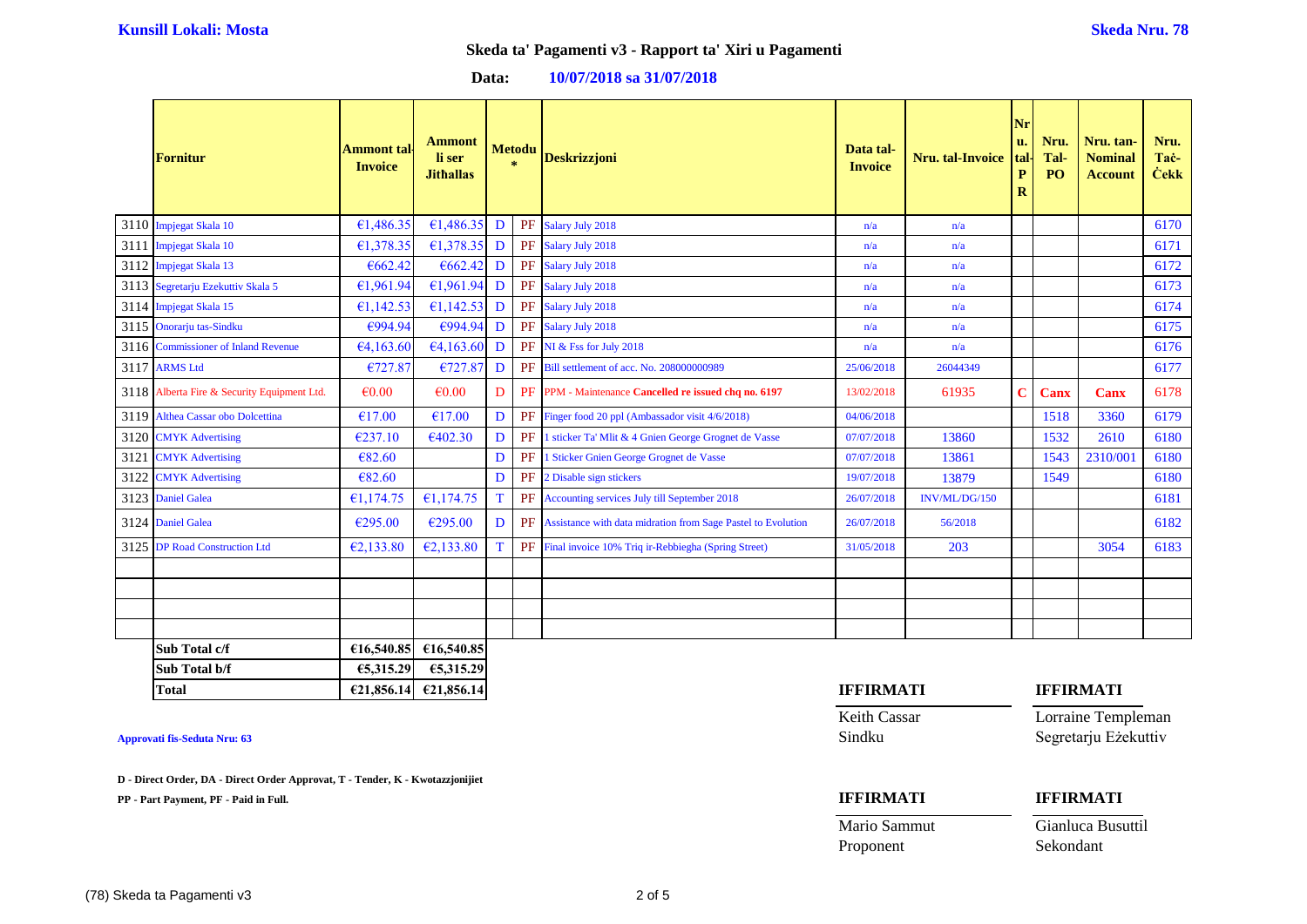## **Data: 10/07/2018 sa 31/07/2018**

|           | <b>Fornitur</b>                    | <b>Ammont tal-</b><br><b>Invoice</b> | <b>Ammont</b><br>li ser<br><b>Jithallas</b> |             | <b>Metodu</b><br>$\mathbf{R}$ | <b>Deskrizzjoni</b>                                                                                    | Data tal-<br><b>Invoice</b> | Nru. tal-Invoice | Nr<br>u.<br>tal-<br>P<br>$\mathbf R$ | Nru.<br>Tal-<br>P <sub>O</sub> | Nru. tan-<br><b>Nominal</b><br><b>Account</b> | Nru.<br>Tac-<br><b>Čekk</b> |
|-----------|------------------------------------|--------------------------------------|---------------------------------------------|-------------|-------------------------------|--------------------------------------------------------------------------------------------------------|-----------------------------|------------------|--------------------------------------|--------------------------------|-----------------------------------------------|-----------------------------|
|           | 3126 Koperattiva Tabelli u Sinjali | €629.35                              | 63,104.05                                   | т           | PF                            | Road markings (Job sheet 15773) in Triq il-Fortizza, Triq<br>Sant'Anton Abbati & Triq Mons. Salv Magro | 01/06/2018                  | 24331            |                                      | 067/064-20                     | 2365                                          | 6184                        |
|           | 3127 Koperattiva Tabelli u Sinjali | €635.55                              |                                             | T           | PF                            | Traffic signs (Job sheet11733) in Triq A. Gatt, K. Calleja, Torri,<br>Don Alvaro de Sande & Fortizza   | 10/05/2018                  | 24348            |                                      | 049-201                        | 3059                                          | 6184                        |
|           | 3128 Koperattiva Tabelli u Sinjali | €368.04                              |                                             | T           | PF                            | Road markings (Job sheet 15900) in Triq l-Ortolan                                                      | 30/05/2018                  | 24353            |                                      | 059-201                        | 2365                                          | 6184                        |
|           | 3129 Koperattiva Tabelli u Sinjali | €973.50                              |                                             | T           | PF                            | Crash barrier (Job sheet 11656) Triq il-Kbira with Triq Kurat<br><b>Bezzina</b>                        | 26/06/2018                  | 24404            |                                      | 004-201                        | 7514                                          | 6184                        |
|           | 3130 Koperattiva Tabelli u Sinjali | €125.40                              |                                             | T           | PF                            | Traffic signs (Job sheet 11755) in Triq G. Cassar, Gafa', Torri, K.<br>Ewkaristiku & Kurat Calleja     | 14/06/2018                  | 24445            |                                      | 033-201                        | 3059                                          | 6184                        |
|           | 3131 Koperattiva Tabelli u Sinjali | 6372.21                              |                                             | T           | PF                            | Traffic signs (Job sheet 11754) in various streets                                                     | 14/06/2018                  | 24446            |                                      | 2/53/56/67                     | 3059                                          | 6184                        |
| 3132 LESA |                                    | €4.66                                | €4.66                                       | D           | PF                            | 10% administration fee for June 2018                                                                   | 02/07/2018                  | $Jun-18$         |                                      |                                |                                               | 6185                        |
|           | 3133 Micamed Ltd                   | $\epsilon$ <sub>0.00</sub>           | €0.00                                       | T           | PF                            | <b>Street Lighting Maintenance (T003)</b>                                                              | 29/04/2018                  | 469              |                                      |                                | 3010                                          | 6186                        |
|           | 3134 Micamed Ltd                   | €23.60                               | €23.60                                      | T           |                               | PF Street Lighting Maintenance (T004)                                                                  | 30/04/2018                  | 482              |                                      |                                | 3010                                          | 6186                        |
|           | 3135 Micamed Ltd                   | €1,917.50                            | £1,917.50                                   | T           | PF                            | <b>Street Lighting Maintenance (6 Floodlights)</b>                                                     | 02/05/2018                  | 483              |                                      |                                | 3010                                          | 6186                        |
|           | 3136 Micamed Ltd                   | €159.30                              | €159.30                                     | $\mathbf T$ | PF                            | <b>Street Lighting Maintenance (W607)</b>                                                              | 11/05/2018                  | 486              |                                      |                                | 3010                                          | 6186                        |
|           | 3137 Micamed Ltd                   | €141.60                              | €141.60                                     | T           | PF                            | <b>Street Lighting Maintenance (W464)</b>                                                              | 02/05/2018                  | 489              |                                      |                                | 3010                                          | 6186                        |
|           | 3138 Micamed Ltd                   | €82.60                               | €82.60                                      | $\mathbf T$ | PF                            | <b>Street Lighting Maintenance (W404)</b>                                                              | 02/05/2018                  | 490              |                                      |                                | 3010                                          | 6186                        |
|           | 3139 Micamed Ltd                   | €165.20                              | €165.20                                     | T           | PF                            | <b>Street Lighting Maintenance (T003)</b>                                                              | 02/05/2018                  | 493              |                                      |                                | 3010                                          | 6186                        |
|           | 3140 Micamed Ltd                   | €97.94                               | €97.94                                      | $\mathbf T$ | PF                            | <b>Street Lighting Maintenance (W361)</b>                                                              | 04/05/2018                  | 496              |                                      |                                | 3010                                          | 6186                        |
|           | 3141 Micamed Ltd                   | €0.00                                | $\epsilon$ <sub>0.00</sub>                  | T           | PF                            | <b>Street Lighting Maintenance (W073)</b>                                                              | 04/05/2018                  | 498              |                                      |                                | 3010                                          | 6186                        |
|           | 3142 Micamed Ltd                   | €82.60                               | €82.60                                      | T           | PF                            | <b>Street Lighting Maintenance (W073)</b>                                                              | 08/05/2018                  | 508              |                                      |                                | 3010                                          | 6186                        |
|           | 3143 Micamed Ltd                   | $\epsilon$ 0.00                      | $\epsilon$ <sub>0.00</sub>                  | T           | PF                            | <b>Street Lighting Maintenance (W546)</b>                                                              | 04/07/2018                  | 513              |                                      |                                | 3010                                          | 6186                        |
|           | 3144 Micamed Ltd                   | €82.60                               | €82.60                                      | T           | PF                            | <b>Street Lighting Maintenance (T005)</b>                                                              | 14/05/2018                  | 530              |                                      |                                | 3010                                          | 6186                        |
|           | 3145 Micamed Ltd                   | €82.60                               | €82.60                                      | T           |                               | PF Street Lighting Maintenance (L335)                                                                  | 14/05/2018                  | 533              |                                      |                                | 3010                                          | 6186                        |
|           | Sub Total c/f                      | €5,861.65                            | €5,861.65                                   |             |                               |                                                                                                        |                             |                  |                                      |                                |                                               |                             |
|           | Sub Total b/f                      | €21,856.14                           | €21,856.14                                  |             |                               |                                                                                                        |                             |                  |                                      |                                |                                               |                             |

**D - Direct Order, DA - Direct Order Approvat, T - Tender, K - Kwotazzjonijiet**

**PP - Part Payment, PF - Paid in Full. IFFIRMATI IFFIRMATI**

## **Total €27,717.79 €27,717.79 IFFIRMATI IFFIRMATI**

Keith Cassar **Lorraine Templeman** Approvati fis-Seduta Nru: 63 Segretarju Eżekuttiv

Mario Sammut Gianluca Busuttil Proponent Sekondant

(78) Skeda ta Pagamenti v3 3 of 5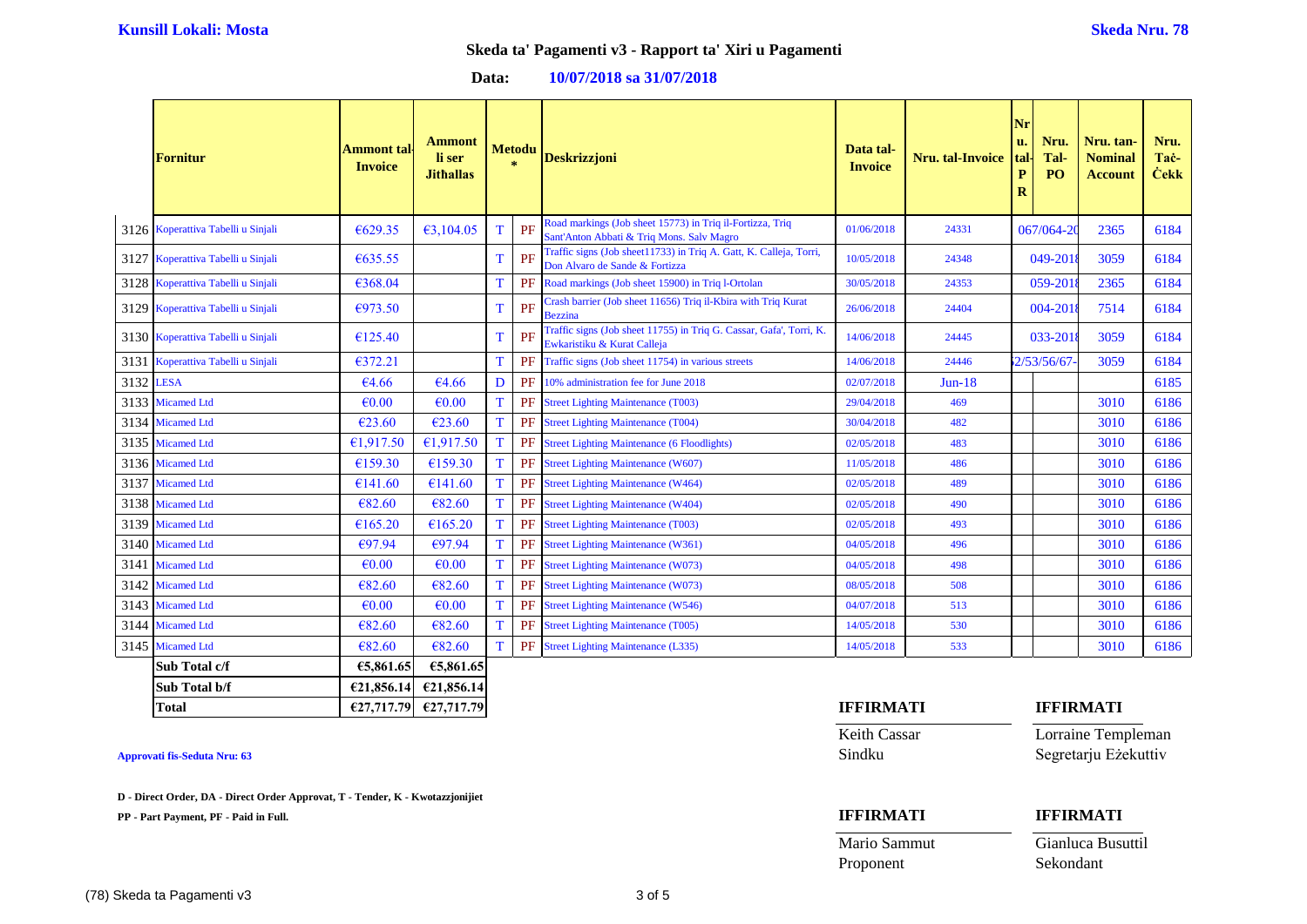## **Data: 10/07/2018 sa 31/07/2018**

|      | <b>Fornitur</b>    | <b>Ammont tal-</b><br><b>Invoice</b> | <b>Ammont</b><br>li ser<br><b>Jithallas</b> |             | <b>Metodu</b><br>$\star$ | <b>Deskrizzjoni</b>                       | Data tal-<br><b>Invoice</b> | Nru. tal-Invoice | Nr<br>u.<br>tal-<br>$\bf P$<br>$\mathbf R$ | Nru.<br>Tal-<br>P <sub>O</sub> | Nru. tan-<br><b>Nominal</b><br><b>Account</b> | Nru.<br>Tac-<br><b>Cekk</b> |
|------|--------------------|--------------------------------------|---------------------------------------------|-------------|--------------------------|-------------------------------------------|-----------------------------|------------------|--------------------------------------------|--------------------------------|-----------------------------------------------|-----------------------------|
|      | 3146 Micamed Ltd   | €141.60                              | €141.60                                     | T           | PF                       | <b>Street Lighting Maintenance (W546)</b> | 04/07/2018                  | 537              |                                            |                                | 3010                                          | 6186                        |
|      | 3147 Micamed Ltd   | €123.90                              | €123.90                                     | $\mathbf T$ | PF                       | <b>Street Lighting Maintenance (W837)</b> | 14/05/2018                  | 539              |                                            |                                | 3010                                          | 6186                        |
|      | 3148 Micamed Ltd   | €112.10                              | €112.10                                     | T           | PF                       | <b>Street Lighting Maintenance (W887)</b> | 18/05/2018                  | 546              |                                            |                                | 3010                                          | 6186                        |
|      | 3149 Micamed Ltd   | €230.10                              | €230.10                                     | T           | PF                       | <b>Street Lighting Maintenance (T002)</b> | 18/05/2018                  | 552              |                                            |                                | 3010                                          | 6186                        |
|      | 3150 Micamed Ltd   | €23.60                               | €23.60                                      | T           | PF                       | <b>Street Lighting Maintenance (W546)</b> | 18/05/2018                  | 553              |                                            |                                | 3010                                          | 6186                        |
|      | 3151 Micamed Ltd   | €23.60                               | €23.60                                      | T           | PF                       | <b>Street Lighting Maintenance (T003)</b> | 18/05/2018                  | 555              |                                            |                                | 3010                                          | 6186                        |
|      | 3152 Micamed Ltd   | €82.60                               | €82.60                                      | T           | PF                       | <b>Street Lighting Maintenance (W083)</b> | 24/05/2018                  | 563              |                                            |                                | 3010                                          | 6186                        |
|      | 3153 Micamed Ltd   | €97.94                               | €97.94                                      | T           | PF                       | <b>Street Lighting Maintenance (W615)</b> | 24/05/2018                  | 570              |                                            |                                | 3010                                          | 6186                        |
|      | 3154 Micamed Ltd   | €133.34                              | €133.34                                     | T           | PF                       | <b>Street Lighting Maintenance (W616)</b> | 24/05/2018                  | 571              |                                            |                                | 3010                                          | 6186                        |
|      | 3155 Micamed Ltd   | €0.00                                | $\epsilon$ <sub>0.00</sub>                  | T           | PF                       | <b>Street Lighting Maintenance (W606)</b> | 17/05/2018                  | 572              |                                            |                                | 3010                                          | 6186                        |
|      | 3156 Micamed Ltd   | €94.40                               | €94.40                                      | T           | PF                       | <b>Street Lighting Maintenance (W236)</b> | 20/05/2018                  | 576              |                                            |                                | 3010                                          | 6186                        |
|      | 3157 Micamed Ltd   | €0.00                                | $\epsilon$ <sub>0.00</sub>                  | T           | PF                       | <b>Street Lighting Maintenance (W546)</b> | 20/05/2018                  | 578              |                                            |                                | 3010                                          | 6186                        |
|      | 3158 Micamed Ltd   | €230.10                              | $\epsilon$ 230.10                           | T           | PF                       | <b>Street Lighting Maintenance (W464)</b> | 12/06/2018                  | 589              |                                            |                                | 3010                                          | 6186                        |
| 3159 | <b>Micamed Ltd</b> | €206.50                              | €206.50                                     | T           | PF                       | <b>Street Lighting Maintenance (W665)</b> | 12/06/2018                  | 599              |                                            |                                | 3010                                          | 6186                        |
|      | 3160 Micamed Ltd   | $\epsilon$ 94.40                     | E94.40                                      | T           | PF                       | <b>Street Lighting Maintenance (W335)</b> | 12/06/2018                  | 605              |                                            |                                | 3010                                          | 6186                        |
| 3161 | <b>Micamed Ltd</b> | €206.50                              | €206.50                                     | T           | PF                       | <b>Street Lighting Maintenance (W235)</b> | 12/06/2018                  | 606              |                                            |                                | 3010                                          | 6186                        |
| 3162 | <b>Micamed Ltd</b> | €23.60                               | €23.60                                      | T           | PF                       | <b>Street Lighting Maintenance (W236)</b> | 12/06/2018                  | 607              |                                            |                                | 3010                                          | 6186                        |
|      | 3163 Micamed Ltd   | €94.40                               | €94.40                                      | T           | PF                       | <b>Street Lighting Maintenance (W607)</b> | 12/06/2018                  | 627              |                                            |                                | 3010                                          | 6186                        |
|      | 3164 Micamed Ltd   | €230.10                              | €230.10                                     | T           | PF                       | <b>Street Lighting Maintenance (W414)</b> | 12/06/2018                  | 629              |                                            |                                | 3010                                          | 6186                        |
|      | 3165 Micamed Ltd   | €94.40                               | €94.40                                      | T           | PF                       | <b>Street Lighting Maintenance (W655)</b> | 27/06/2018                  | 643              |                                            |                                | 3010                                          | 6186                        |
|      | Sub Total c/f      | €2,243.18                            | E2,243.18                                   |             |                          |                                           |                             |                  |                                            |                                |                                               |                             |
|      | Sub Total b/f      | E27,717.79                           | £27,717.79                                  |             |                          |                                           |                             |                  |                                            |                                |                                               |                             |

## Approvati fis-Seduta Nru: 63 Segretarju Eżekuttiv

**D - Direct Order, DA - Direct Order Approvat, T - Tender, K - Kwotazzjonijiet PP - Part Payment, PF - Paid in Full. IFFIRMATI IFFIRMATI**

## **Total €29,960.97 €29,960.97 IFFIRMATI IFFIRMATI**

Keith Cassar **Lorraine Templeman** 

Mario Sammut Gianluca Busuttil Proponent Sekondant